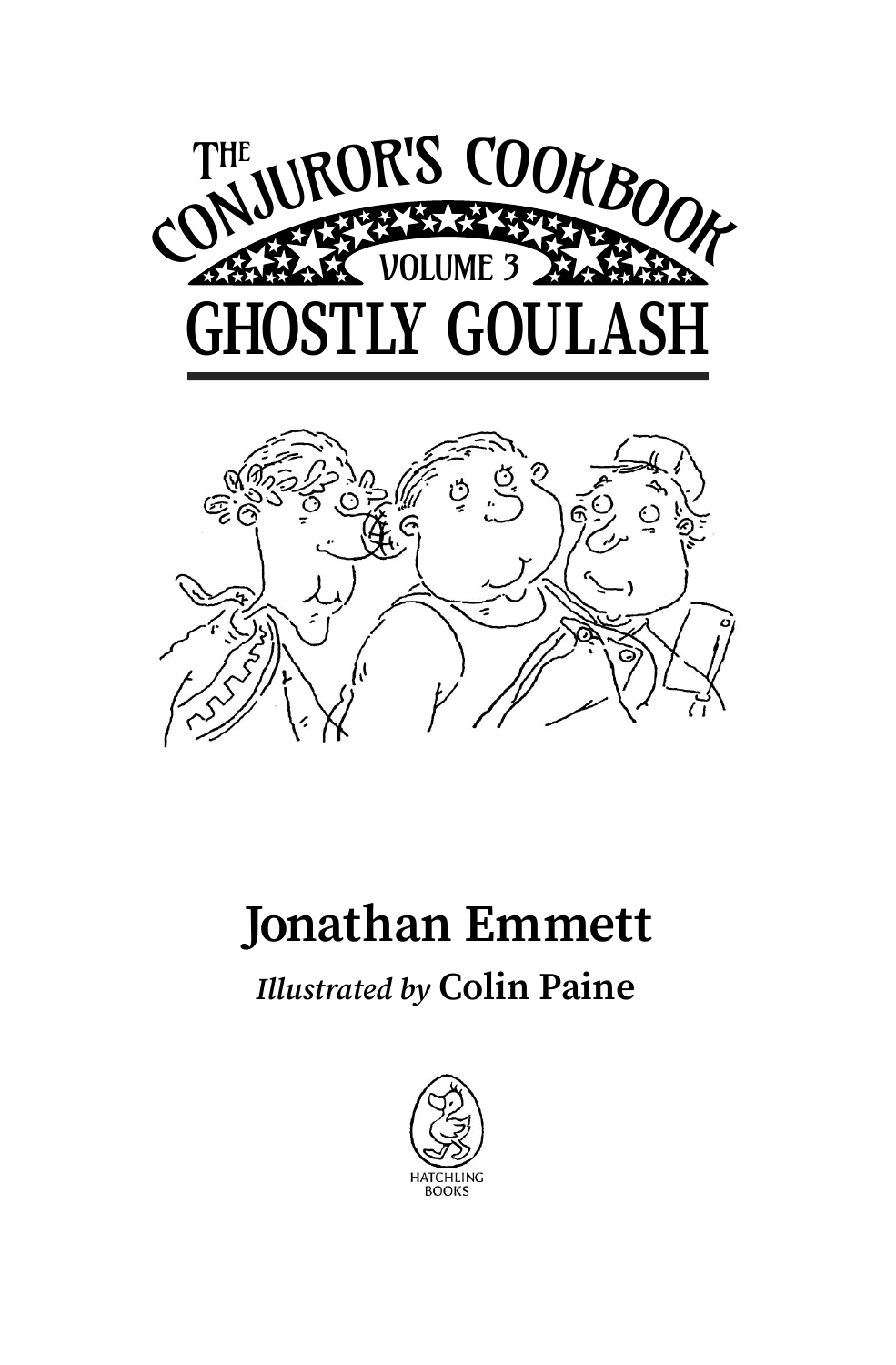## **Flash-Bang-Dollop!** SAMPLE CHAPTER



The slice flew through the air and there was a blinding flash and a deafening bang as it landed in the saucepan.

ʻBlimey!' gasped Jake. It was as if a bolt of lightening had struck inside the kitchen.

ʻNever mind sunglasses,' said Granny. ʻWe need earplugs!'

Jake tossed the rest of the slices into the pan. Each had the same effect. It was like standing at the centre of a thunderstorm, only it wasn't raining.

ʻWow!' said Jake when he had finished. ʻThat was fantastic.'

ʻPardon?' said Granny, who was still getting her hearing back.

They stirred in the paprika, set the pan

to simmer and then tidied up while they were waiting.

ʻTime's up!' said Granny at last.

She fetched two bowls, intending to pour a helping into each. But the goulash was incredibly thick. It rolled into the first bowl in one big dollop. She tried to spoon some of it off into the other bowl, but she couldn't. It flowed off the spoon as soon as she lifted it.



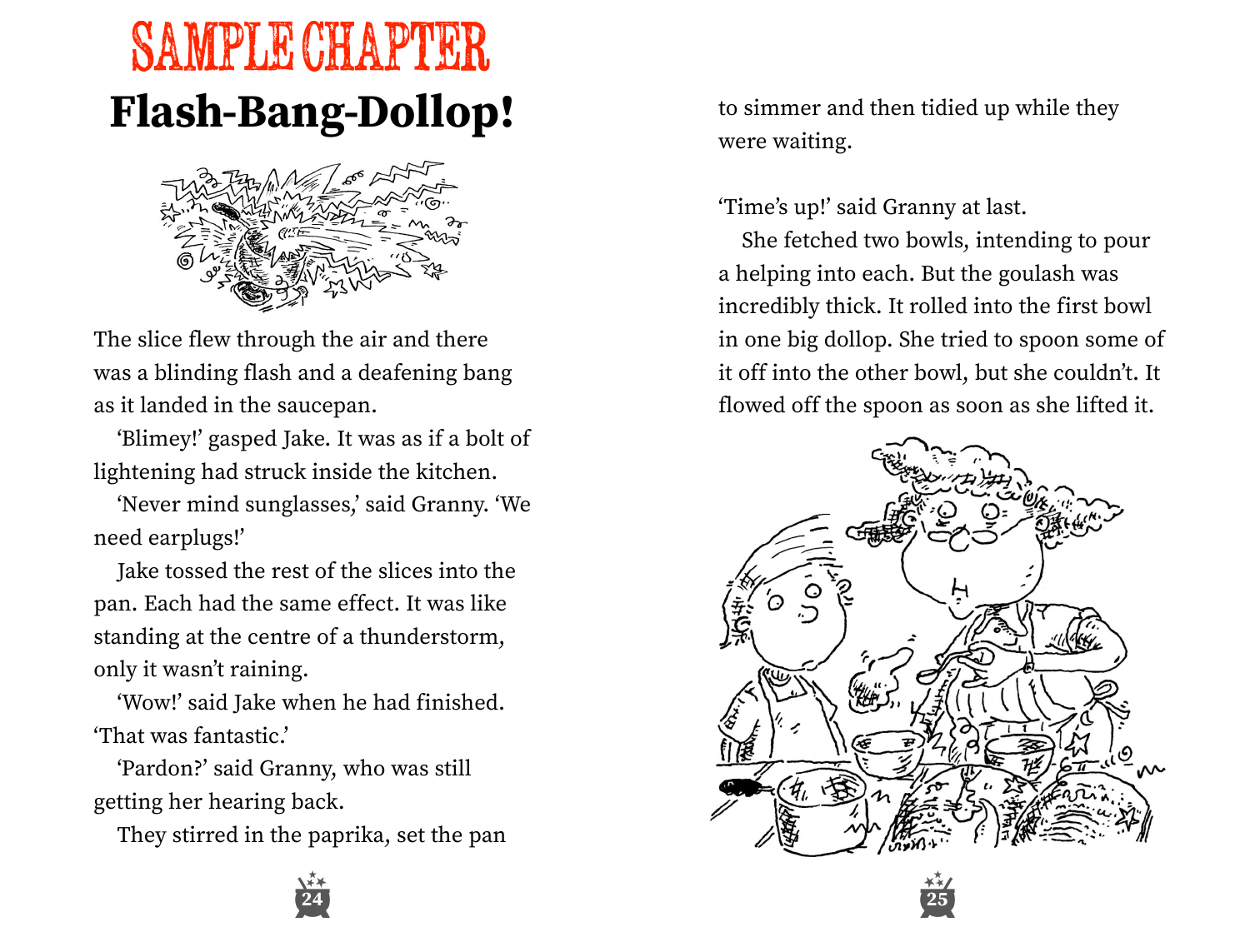ʻIt looks like we'll have to share,' said Granny.

ʻI'm not sure that we should eat it,' said Jake. ʻIt looks a bit odd.'

ʻPlease yourself,' said Granny, ʻbut I'm starving.'

She lifted the bowl and sniffed it.

ʻInteresting,' she said and took a sip from the edge. But then her eyes nearly popped out of her head as the goulash squirmed out of the bowl and into her mouth in one great gooey glob.

Granny made a long gulping noise as the goulash slipped straight down into her stomach.

ʻGoodness!' she said catching her breath. ʻI wasn't expecting that. Now I know what the book means by ʻsurprisingly filling'. It feels like I just swallowed an elephant.'

ʻWhat did it taste like?' asked Jake.

ʻA bit peculiar, but nothing special. I don't know why the recipe said that it

would "raise the spirits". If anything, I feel a little gassy.'

Granny sat back in her chair and rubbed her tummy, frowning.

ʻOh dear,' she groaned. ʻIt's getting worse. Excuse me, but I'm going to have to  $-$ '

Granny let out a long, loud burp. And as she did so, the most extraordinary thing happened.

A ghost swam out of her mouth!

The ghost wore nothing but a pair of sandals and a long white sheet, draped loosely over one shoulder.

He hung motionless above the kitchen table, his head tilted back and his arms spread at his sides.

Jake and Granny gaped at him for some time before he muttered out of the corner of his mouth.

ʻGo on, clap.'

ʻClap?' repeated Jake.

ʻApplaud my entrance!' said the ghost



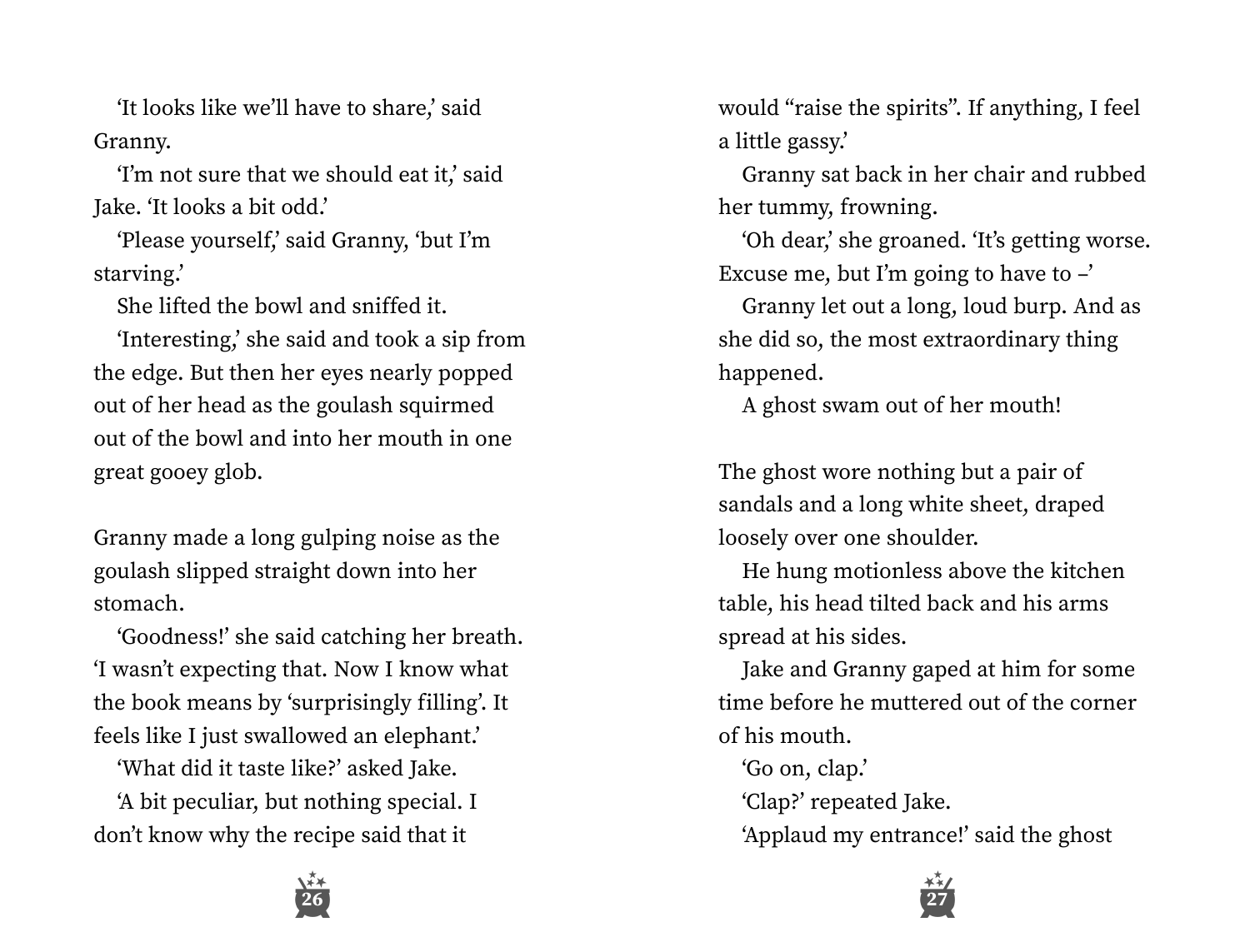throwing his head back further. ʻI'm giving you my Julius Caesar.'

ʻOh … thank you very much,' said Jake. He and Granny clapped uncertainly and the ghost dropped his pose and floated down beside them.



ʻThat's more like it,' he said. ʻFor one ghastly moment, I thought you didn't recognise me.'

ʻErr … should we?' asked Granny. ʻYou mean you don't?' said the ghost. ʻI'm Samuel Poopshank, the famous actor. I've trod the boards of Europe's finest theatres. I've worked with Shakespeare.'

ʻ*With* Shakespeare?' repeated Jake.

ʻYes,' said Samuel grandly, ʻyou must have heard of him.'

ʻI think so,' admitted Jake. ʻHe's dead isn't he?'

ʻFor more than four hundred years,' agreed Granny.

ʻReally?' said Samuel looking downcast. ʻWhat a tragedy. I hadn't realised I'd been resting that long.'

ʻI'm afraid so,' said Jake, ʻbut we're very pleased to meet you anyway. I'm Jake and this is Granny.'

Granny nodded, but was looking uncomfortable.

ʻPardon me,' she said, ʻbut I've got to do it again.'

She let out another long burp and a second ghost swam out of her mouth.

ʻA kitchen – excellent!' exclaimed the